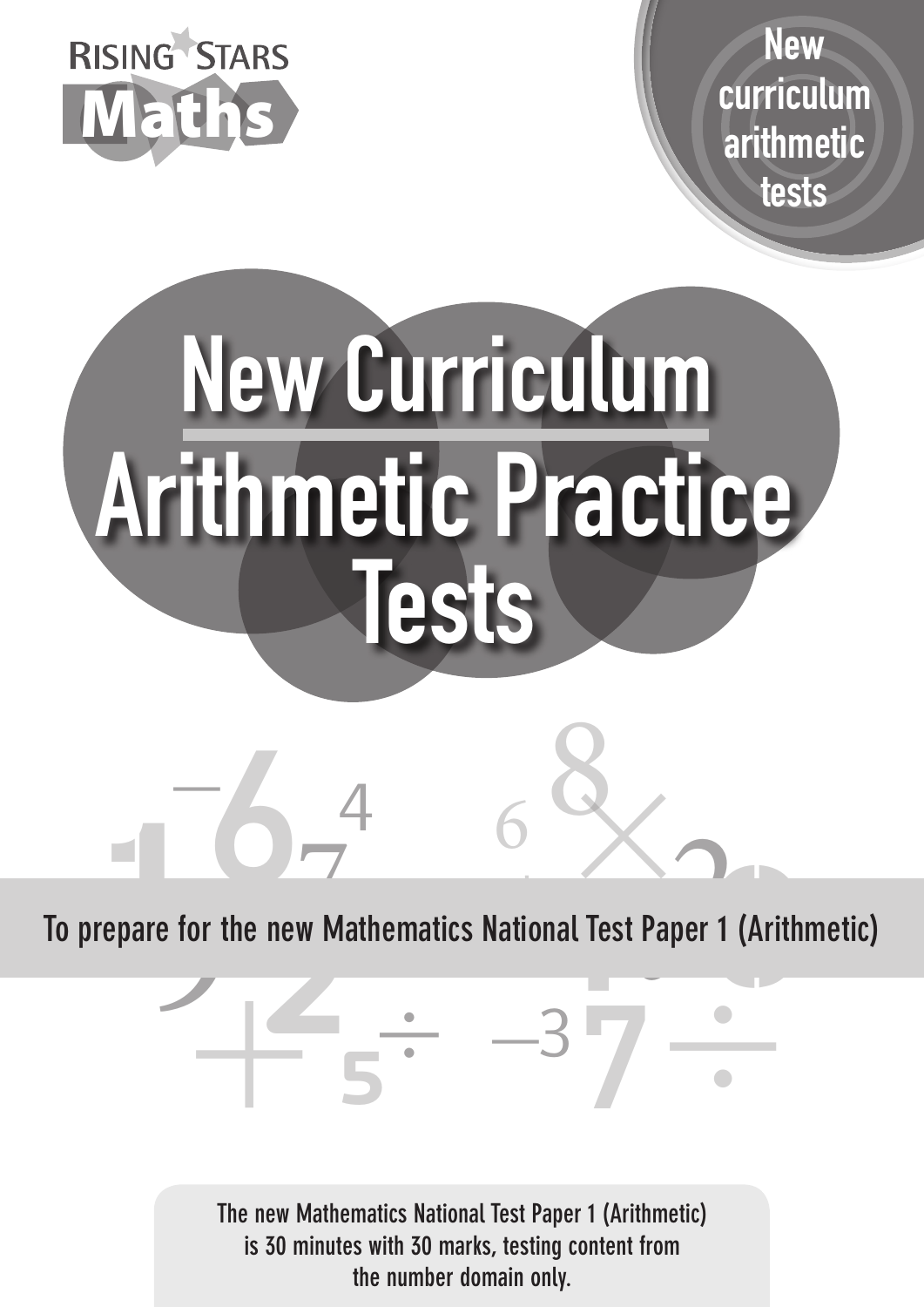## **New Curriculum Arithmetic Practice Tests Sample Overview**

## **What's included?**

#### **Year 1 Arithmetic Practice Tests**

Autumn Test 5

**Year 3 Arithmetic Practice Tests**

Summer Test 3

#### **Year 5 Arithmetic Practice Tests**

Spring Test 1

## **MY RISING STARS**

You can also access this sample online.

Simply login or register at My Rising Stars to access a printable PDF versions of these sample tests.

## **www.risingstars-uk.com/arithmetic**

Having trouble? Contact Customer Services on 0800 091 1602

**Find out more and buy your complete set of** *New Curriculum Arithmetic Practice Tests* **at www.risingstars-uk.com**

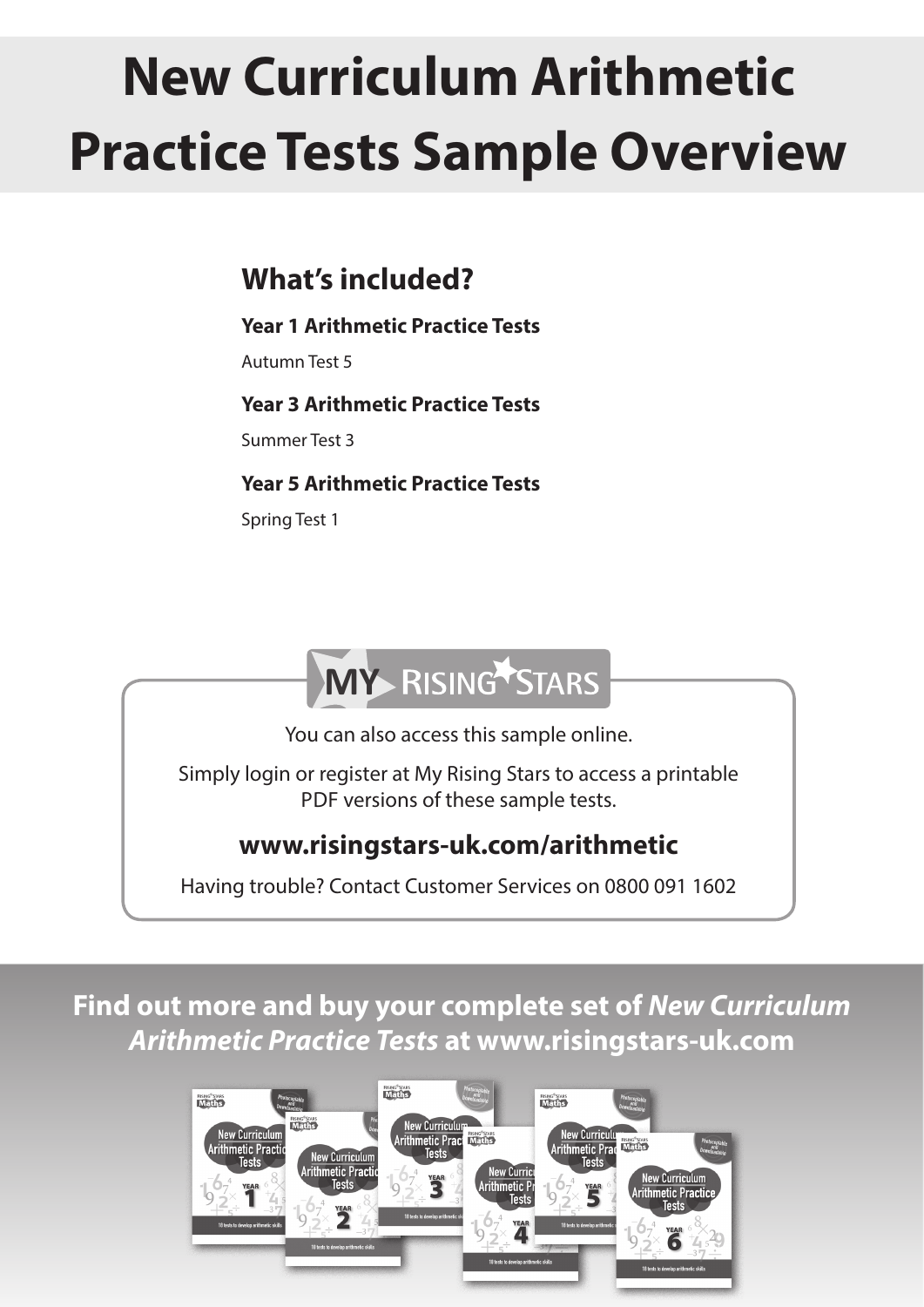## **Year 1**

## **Autumn Test 5**

#### **Teacher guidance**

#### **Skills and knowledge needed for this test:**

- Number knowledge of 0 to 9
- $\cdot$  +, and = signs
- Addition and subtraction with number bonds to 7
- Addition and subtraction of 0

### **New: Number bonds for 8 and 9**

#### **A teaching suggestion**

 $8 + 0 = 8$ 

Write out the number story of 8.  $0 + 8 = 8$  $1 + 7 = 8$  $2 + 6 = 8$  $3 + 5 = 8$  $4 + 4 = 8$  $5 + 3 = 8$  $6 + 2 = 8$  $7 + 1 = 8$ Step**1**



Step**3**

Recite the number story, using rap style.

Sing the number story (perhaps using the tune for 'The Grand Old Duke of York').

<sup>Step</sup>4. Challenge the children to find how many story of 3 as in 3 – 2 = 1). number bonds there are in the number story of 8. (There are five different number bonds so there are only five to learn.) Use this to illustrate the commutative law (e.g.  $1 + 7 = 8$  and  $7 + 1 = 8$ ).

Use the number story to build fact families that use addition and subtraction  $(e.g. 3 + 5 = 8, 8 - 5 = 3, 8 - 3 = 5).$ Play 'I am thinking of the number story of 8. Step**5** Step**6**

One of the numbers I am thinking of is 2. What is the other?'. Repeat with other numbers.



Repeat for the number bonds for 9.

Review all the number bonds to date by holding up a pair of numbers and asking the children to call out which number story they are in together (e.g. 3 and 2 are from the story of 5 as in  $3+2 = 5$ , or from the Step**8**

| <b>Question number</b> | Question  | Answer | <b>Marks</b> | <b>Related test</b>                |
|------------------------|-----------|--------|--------------|------------------------------------|
| 1                      | $5 - 1 =$ | 4      |              | Y1 Autumn Test 1, Y1 Autumn Test 2 |
| $\overline{2}$         | $= 4 - 4$ | 0      |              | Y1 Autumn Test 1, Y1 Autumn Test 2 |
| 3                      | $1 + 5 =$ | 6      |              | Y1 Autumn Test 4                   |
| $\overline{4}$         | $5 + 0 =$ | 5      | 1            | Y1 Autumn Test 3                   |
| 5                      | $= 9 - 3$ | 6      | 1            | Y1 Autumn Test 5                   |
| 6                      | $2+6=$    | 8      |              | Y1 Autumn Test 5                   |
| <b>Total marks</b>     |           |        | 6            |                                    |

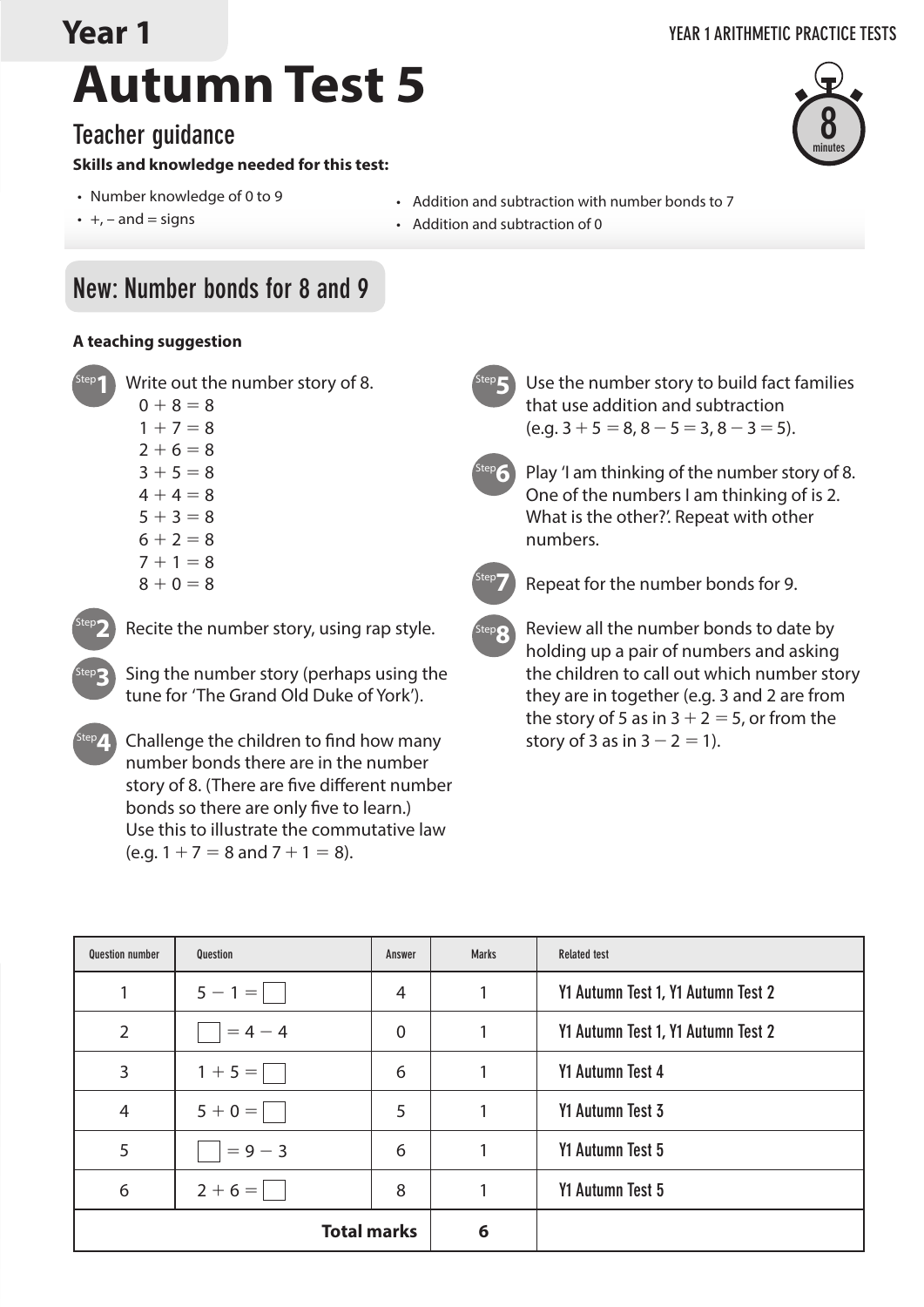# **Autumn Test 5**





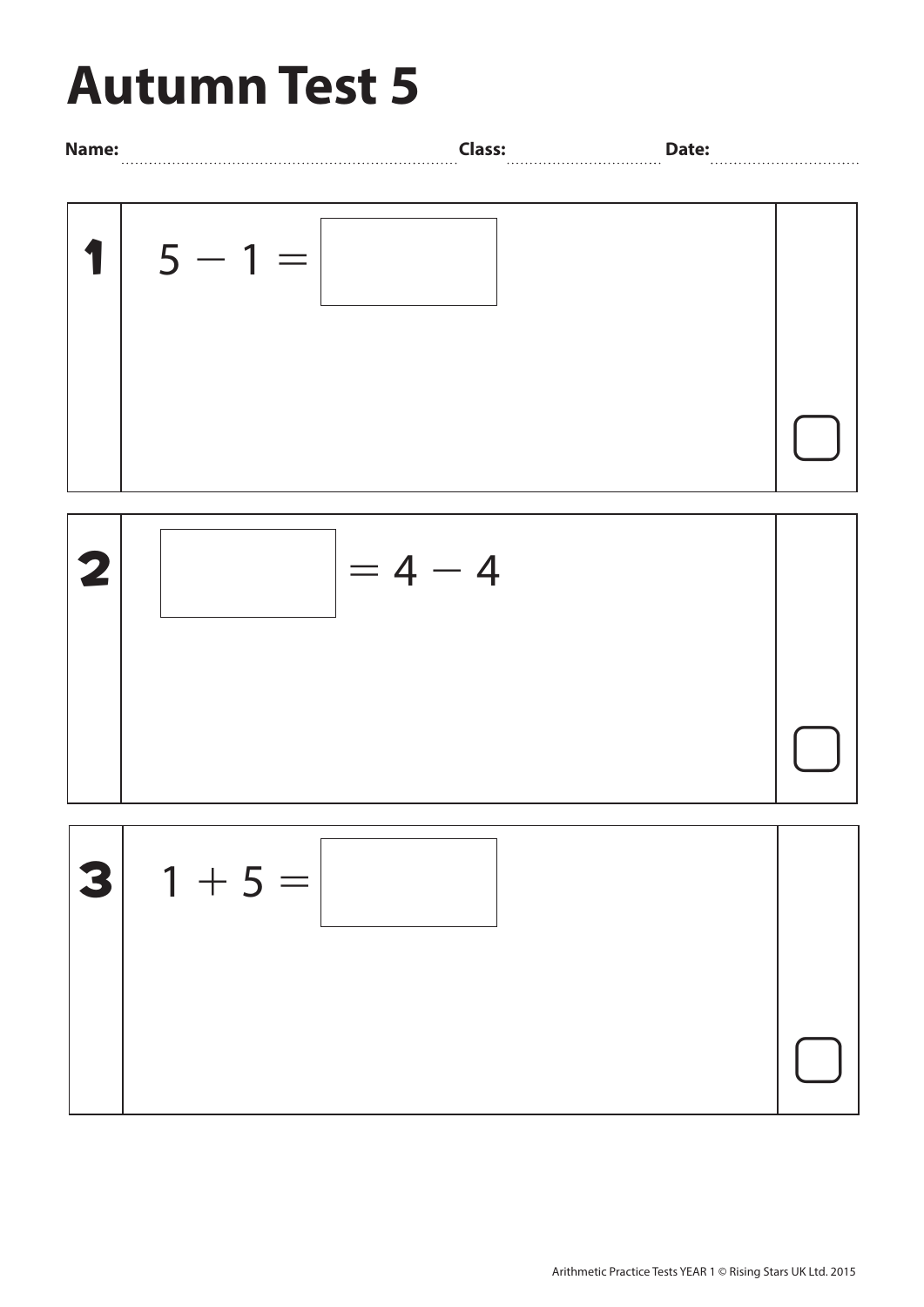## **Autumn Test 5 (continued)**



## **Total marks** /6

#### **How well did you do?**

Colour the numbers of the questions you got correct.

| Number bonds to 7        |   | 2 |  |
|--------------------------|---|---|--|
| Number bonds for 8 and 9 | 5 |   |  |
| ±0                       |   |   |  |
|                          |   |   |  |
|                          |   |   |  |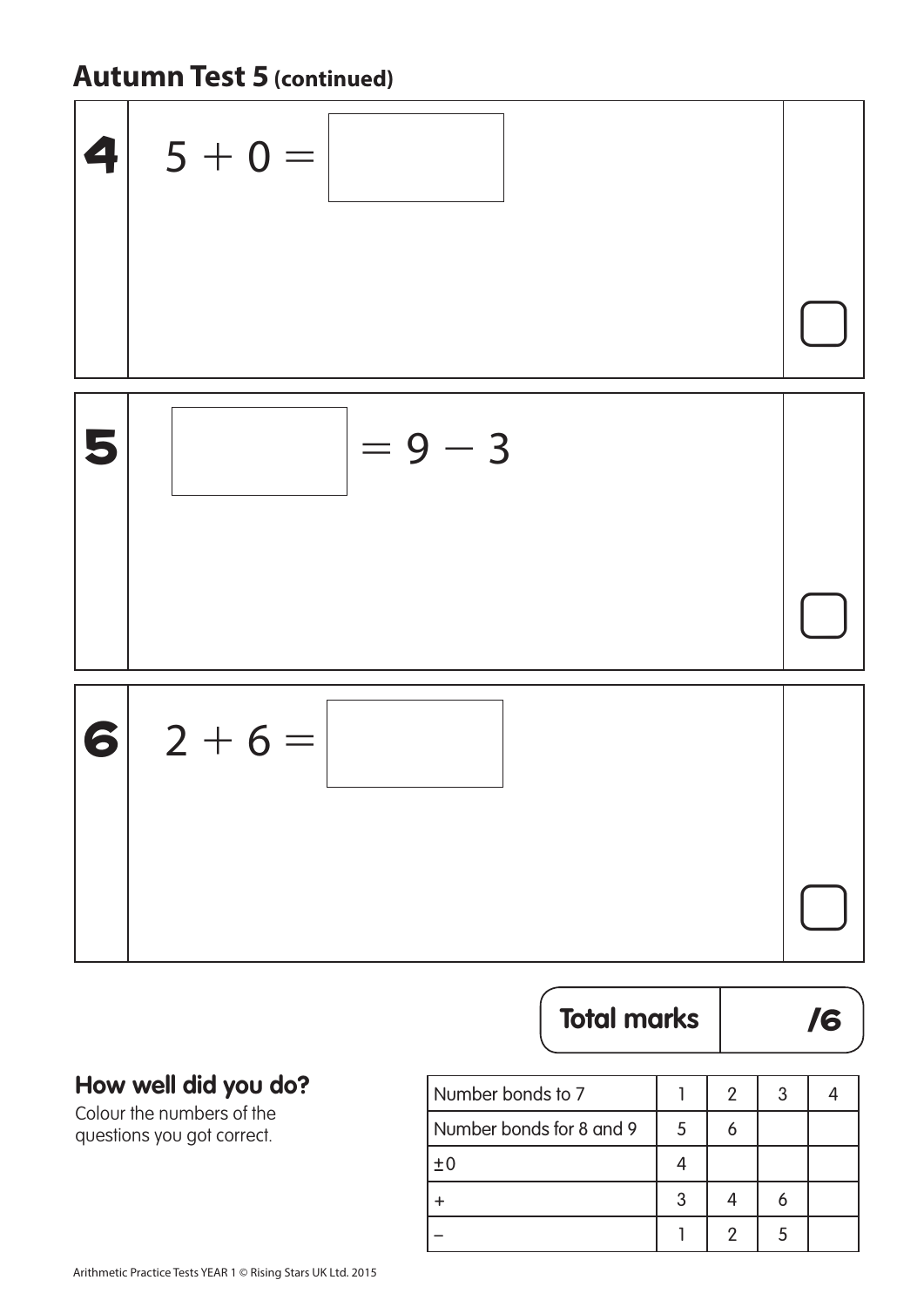## **Year 3**

#### **YEAR 3 ARITHMETIC PRACTICE TESTS**



#### **Teacher guidance**

#### **Skills and knowledge needed for this test:**

- Addition of three single-digit numbers
- Addition and subtraction of multiples of 10
- Addition and subtraction of a two-digit or a three-digit number and a single-digit number with and without crossing a ten
- Addition and subtraction of a two-digit or a three-digit number and a multiple of 10 or 100
- Addition and subtraction of two two-digit numbers with and without crossing a ten

#### **New: The eight times table**

#### **A teaching suggestion**



Count in eights, forwards and backwards, using a number line and circling the numbers.



Compare the eight times, four times and two times tables, emphasising doubling and repeat doubling.



Sing or rap the eight times table.



When the children are competent, mix up questions about different tables.

| <b>Question number</b> | <b>Question</b>               | Answer             | <b>Marks</b> | <b>Related test</b>                                  |
|------------------------|-------------------------------|--------------------|--------------|------------------------------------------------------|
| 1                      | $= 16 - 8$                    | 8                  | 1            | Y1 Summer Test 3                                     |
| $\overline{2}$         | $2 + 7 + 3 = \square$         | 12                 | 1            | Y2 Spring Test 6                                     |
| 3                      | $563 + \square = 569$         | 6                  | 1            | Y3 Autumn Test 1, Y3 Autumn Test 6                   |
| $\overline{4}$         | $15 = 5 \times \square$       | 3                  | 1            | Y3 Autumn Test 5, Y3 Spring Test 1, Y2 Spring Test 5 |
| 5                      | $\Box - 7 = 11$               | 18                 | 1            | Y3 Autumn Test 1, Y1 Summer Test 4                   |
| 6                      | $36 + 48 = \Box$              | 84                 | 1            | Y3 Autumn Test 2                                     |
| $\overline{7}$         | $421 + 70 =$                  | 491                | 1            | Y3 Autumn Test 6                                     |
| 8                      | $\times$ 8 = 32               | 4                  | 1            | Y3 Autumn Test 5, Y3 Spring Test 4, Y3 Summer Test 3 |
| 9                      | $30 \times 2 = \square$       | 60                 | $\mathbf{1}$ | Y3 Spring Test 2, Y2 Spring Test 1                   |
| 10                     | $= 582 - 300$                 | 282                | 1            | <b>Y3 Summer Test 1</b>                              |
| 11                     | $28 \div 4 = \Box$            | $\overline{7}$     | $\mathbf{1}$ | Y3 Spring Test 4                                     |
| 12                     | $\frac{6}{9} - \frac{1}{9} =$ | $\frac{5}{9}$      | $\mathbf{1}$ | Y3 Spring Test 6                                     |
| 13                     | $270 \div \Box = 3$           | 90                 | 1            | Y3 Autumn Test 5, Y3 Spring Test 1, Y3 Spring Test 2 |
| 14                     | $\frac{3}{4}$ of 48 = $\Box$  | 36                 | 1            | Y3 Autumn Test 4                                     |
| 15                     | $63 + 79 = \Box$              | 142                | 1            | Y3 Summer Test 2                                     |
| 16                     | $63 - 48 = \Box$              | 15                 | 1            | Y3 Autumn Test 3                                     |
| 17                     | $= 6 \times 8$                | 48                 | 1            | Y3 Summer Test 3                                     |
| 18                     | $19 \times 3 =$               | 57                 | 1            | Y3 Spring Test 1, Y3 Spring Test 5                   |
| 19                     | $357 + 566 =$                 | 923                | 1            | Y3 Summer Test 1                                     |
| 20                     | $75 -   = 38$                 | 37                 | 1            | Y3 Autumn Test 1, Y3 Autumn Test 3                   |
|                        |                               | <b>Total marks</b> | 20           |                                                      |

- Addition and subtraction of fractions with the same denominator, within 1
- Missing number statements with all four operations
- Multiplication and division by 10, 5, 2, 3 and 4, including derivatives
- Formal written method for short multiplication
- Finding a half, a third, a quarter, two quarters or three quarters of an amount

Use call and response games for multiplication fact recall, for example: '8  $\times$  7 you know it well,  $8 \times 7$  you've got to tell.' (Children shout: 'It's 56!')



Use call and response games for division fact recall, for example: '32 can be made with eights.

How many eights? Don't make me wait!'

(Children shout: 'It's 4!')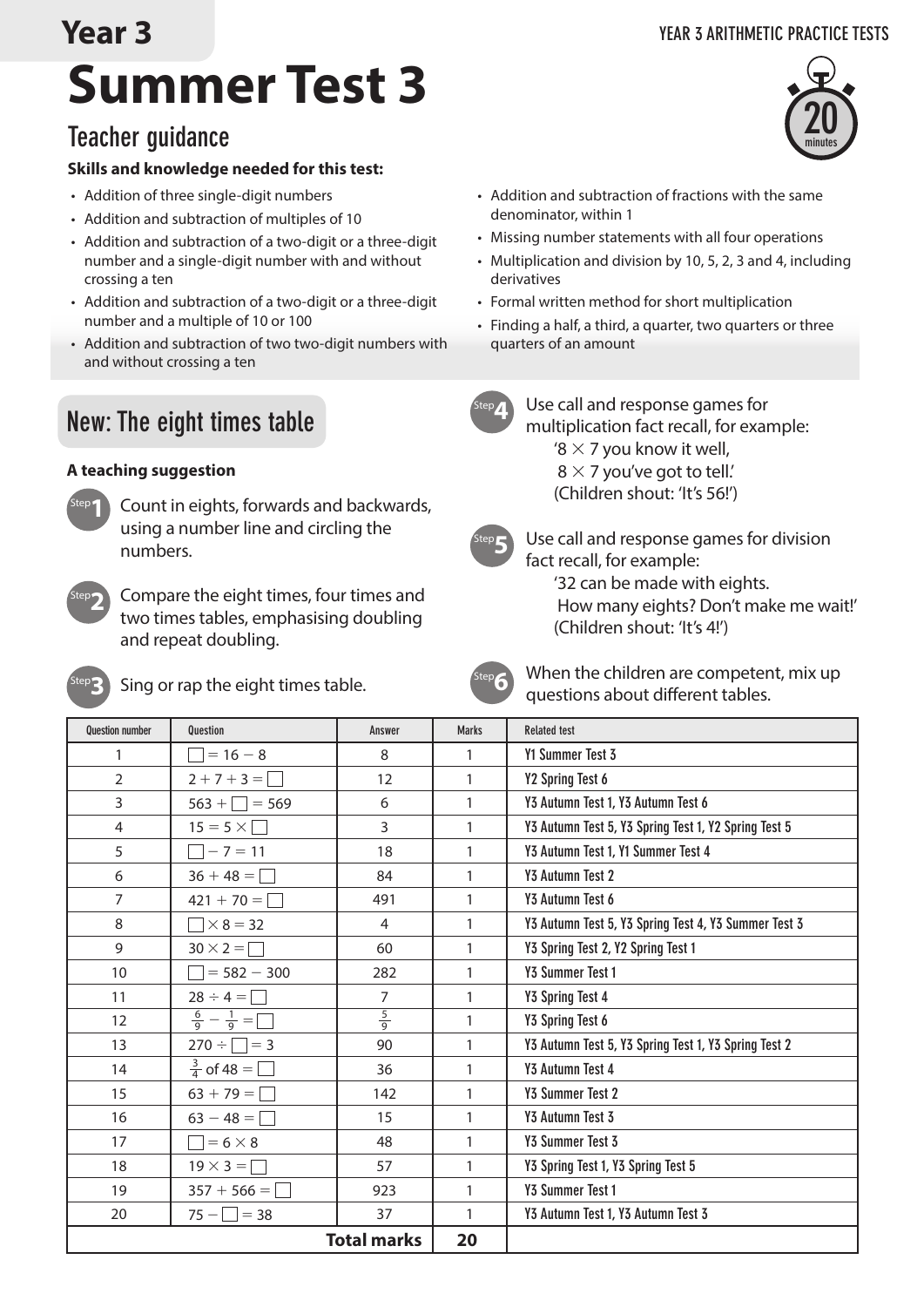## **Summer Test 3**

 $\bar{\beta}$ 

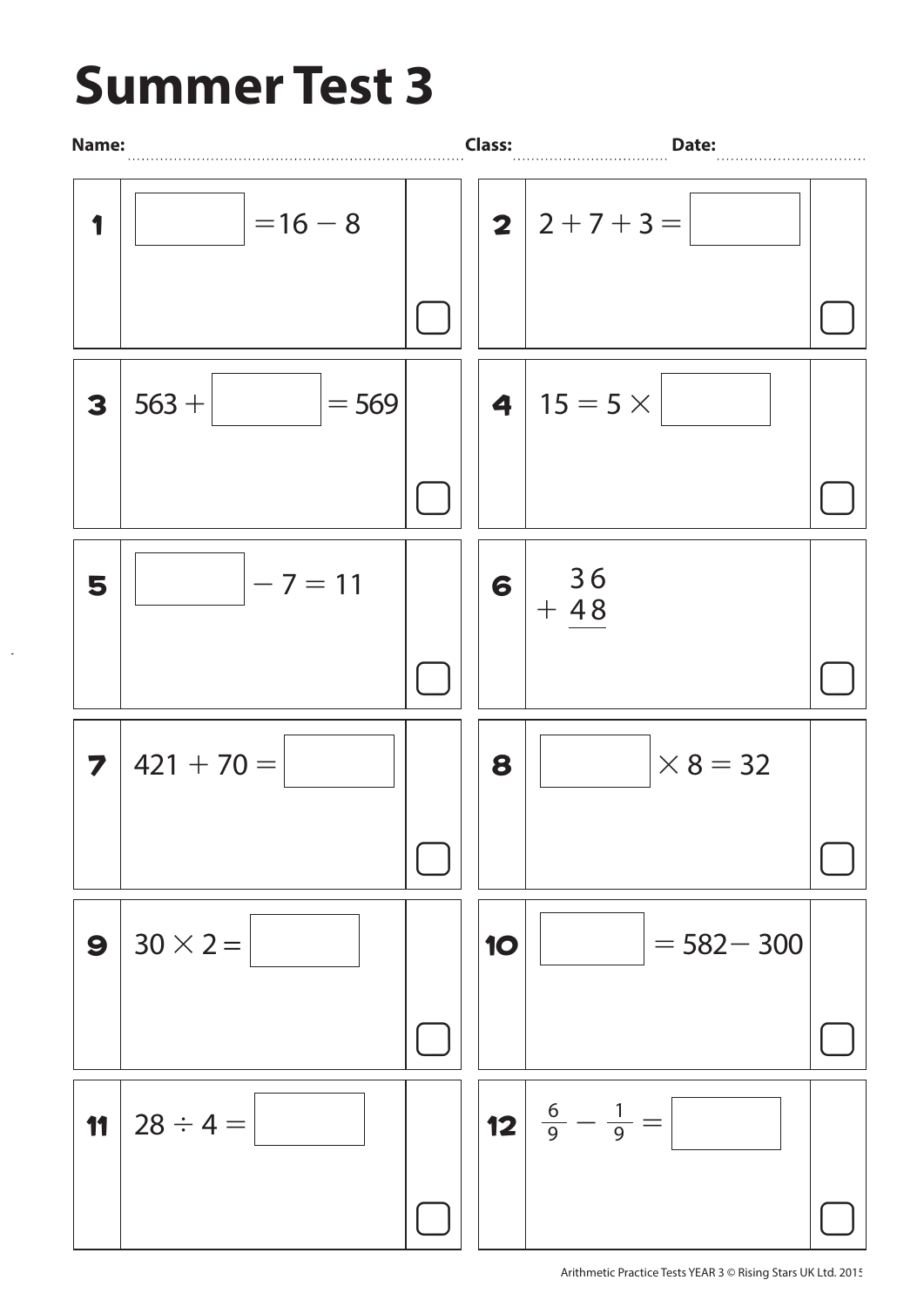## **Summer Test 3 (continued)**



#### **How well did you do?**

Colour the numbers of the questions you got correct.

| ± without crossing a ten or a hundred | 3              | 7  | 10 |    |    |    |    |
|---------------------------------------|----------------|----|----|----|----|----|----|
| ± crossing a ten or a hundred         | 6              | 15 | 16 | 19 | 20 |    |    |
| 2x, 5x and 10x tables                 | 4              | 9  |    |    |    |    |    |
| 3x and 4x tables                      | 4              | 8  | 9  | 11 | 13 | 14 | 18 |
| 8x table                              | 8              | 17 |    |    |    |    |    |
| Tables of multiples of 10             | 9              | 13 |    |    |    |    |    |
| Short written x                       | 18             |    |    |    |    |    |    |
| Fractions of an amount                | 14             |    |    |    |    |    |    |
| $±$ fractions                         | 12             |    |    |    |    |    |    |
| Missing number statements             | 3              | 4  | 5  | 8  | 13 | 20 |    |
| $\ddot{}$                             | $\overline{2}$ | 5  | 6  | 7  | 15 | 19 |    |
|                                       |                | 3  | 10 | 12 | 16 | 20 |    |
| X                                     | 9              | 14 | 17 | 18 |    |    |    |
| ÷                                     | 4              | 8  | 11 | 13 | 14 |    |    |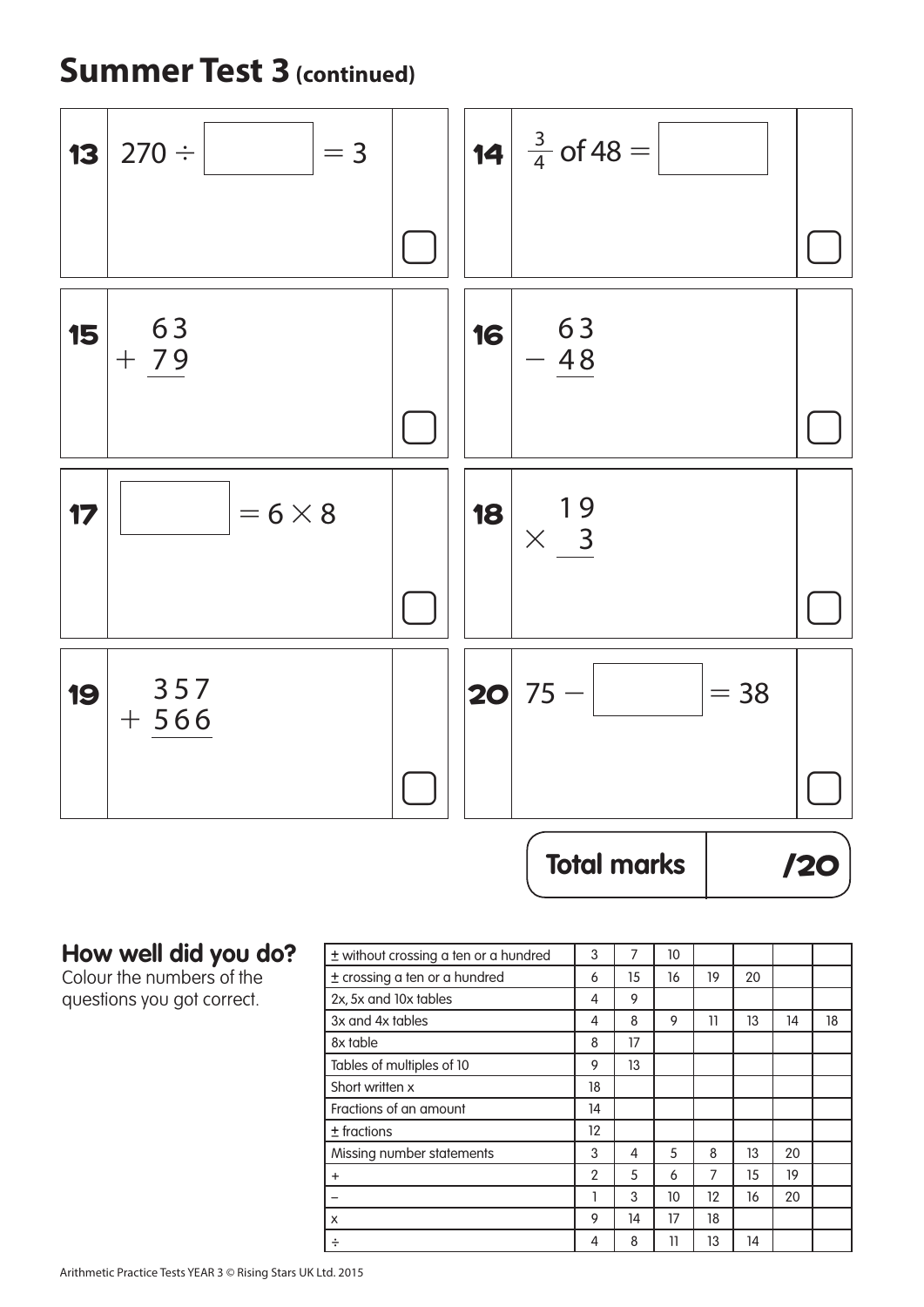#### **YEAR 5 ARITHMETIC PRACTICE TESTS**

## **Spring Test 1 Year 5**

## **Teacher guidance**

#### **Skills and knowledge needed for this test:**

- Addition and subtraction of two numbers up to four digits
- Addition and subtraction of fractions with the same denominator
- Multiplication and division to  $12\times12$  including derivatives of multiples of 100
- • Multiplication of three numbers

### **New: Cube numbers**

#### **A teaching suggestion**



Give the children cubes to use. Discuss the properties of a cube and agree that all the faces are square and that all the edges are the same length.



Step**3**

Use eight single cubes to build a  $2 \times 2 \times 2$ cube and count the cubes that you used. Show that it has two rows, two columns and two layers, and that  $2 \times 2 \times 2 = 8$ .

Ask the children to investigate other cubes that they can build and to make a table of their results.

| Rows | Columns | Layers | Number of<br>cubes |
|------|---------|--------|--------------------|
|      |         |        |                    |
|      |         |        |                    |

- Collect and display the results and explain that these numbers are called 'cube numbers' because they make a cube! (Using cubes to investigate cube numbers makes the concept and mathematical vocabulary more memorable for children.) Step**4**
- Introduce the notation  $3<sup>3</sup>$  for 3 multiplied by itself 3 times (hence the <sup>3</sup>) where  $3^3 = 3 \times 3 \times 3 = 27$ . Step**5**



- Multiplication by 0; multiplication and division by 1; square numbers
- Formal written method for short multiplication (to HTO) and short division (to TO), including with remainders
- • Multiplication and division of whole numbers by 10, 100 or 1000
- • Missing number statements with all four operations

| <b>Question</b><br>number | <b>Question</b>                    | Answer                    | <b>Marks</b> | <b>Related test</b>                   |
|---------------------------|------------------------------------|---------------------------|--------------|---------------------------------------|
| 1                         | $19 \times 1 =$                    | 19                        | 1            | Y4 Autumn Test 6                      |
| $\mathcal{P}$             | $\Box$ = 35 ÷ 7                    | 5                         | 1            | Y4 Spring Test 6                      |
| 3                         | $473 \times 100 =$                 | 47 300                    | 1            | Y5 Autumn Test 5                      |
| 4                         | $4^2 = \Box$                       | 16                        | 1            | <b>Y5 Autumn Test 4</b>               |
| 5                         | $701 - 523 =$                      | 178                       | 1            | Y5 Autumn Test 3                      |
| 6                         | $9 \div 10 =$                      | 0.9                       | 1            | Y5 Autumn Test 5                      |
| 7                         | $2 \times 0 =$                     | 0                         | 1            | Y4 Autumn Test 4                      |
| 8                         | $\frac{17}{10} - \frac{9}{10} =$   | $\frac{8}{10}$ (or equiv) | 1            | <b>Y5 Autumn Test 2</b>               |
| 9                         | $\Box$ = 28 ÷ 1                    | 28                        | 1            | Y4 Autumn Test 6                      |
| 10                        | $12^2 = \Box$                      | 144                       | 1            | <b>Y5 Autumn Test 4</b>               |
| 11                        | $\left[\times 6 = 72\right]$       | 12                        | 1            | Y4 Autumn Test 3,<br>Y4 Spring Test 4 |
| 12                        | $444 = 732 -$                      | 288                       | 1            | Y4 Spring Test 3,<br>Y3 Autumn Test 1 |
| 13                        | $\frac{2}{4}$ of 20 =              | 10                        | 1            | Y3 Autumn Test 4                      |
| 14                        | $6314 + 2789 =$                    | 9103                      | 1            | Y4 Spring Test 1                      |
| 15                        | $\frac{5}{6} + \frac{5}{6} = \Box$ | $1\frac{4}{6}$ (or equiv) | 1            | <b>Y5 Autumn Test 2</b>               |
| 16                        | $400 \times 8 =$                   | 3200                      | 1            | Y4 Summer Test 5,<br>Y3 Summer Test 3 |
| 17                        | $\Box = \frac{1}{3}$ of 42         | 14                        | 1            | Y2 Summer Test 5                      |
| 18                        | $146 \times 7 =$                   | 1022                      | 1            | <b>Y4 Summer Test 1</b>               |
| 19                        | $6512 - 1826 =$                    | 4686                      | 1            | Y4 Spring Test 3                      |
| 20                        | $98 \div 6 =$                      | 16r2                      | 1            | Y5 Autumn Test 6                      |
| 21                        | $5 \times 46 \times 2 =$           | 460                       | 1            | Y4 Summer Test 3                      |
| 22                        | $48 = 38$                          | 384                       | 1            | Y4 Autumn Test 3,<br>Y3 Summer Test 3 |
| 23                        | $2^3 =$                            | 8                         | 1            | Y5 Spring Test 1                      |
| 24                        | $+ 492 = 781$                      | 289                       | 1            | Y4 Spring Test 3,<br>Y3 Autumn Test 1 |
| 25                        | $324 \div 100 =$                   | 3.24                      | 1            | <b>Y5 Autumn Test 5</b>               |
| 26                        | $896 \times 9 =$                   | 8064                      | 1            | Y4 Summer Test 1                      |
| 27                        | $8000 - 2145 =$                    | 5855                      | 1            | Y5 Autumn Test 3                      |
| 28                        | $= 53$                             | 125                       | 1            | <b>Y5 Spring Test 1</b>               |
|                           |                                    | <b>Total marks</b>        | 28           |                                       |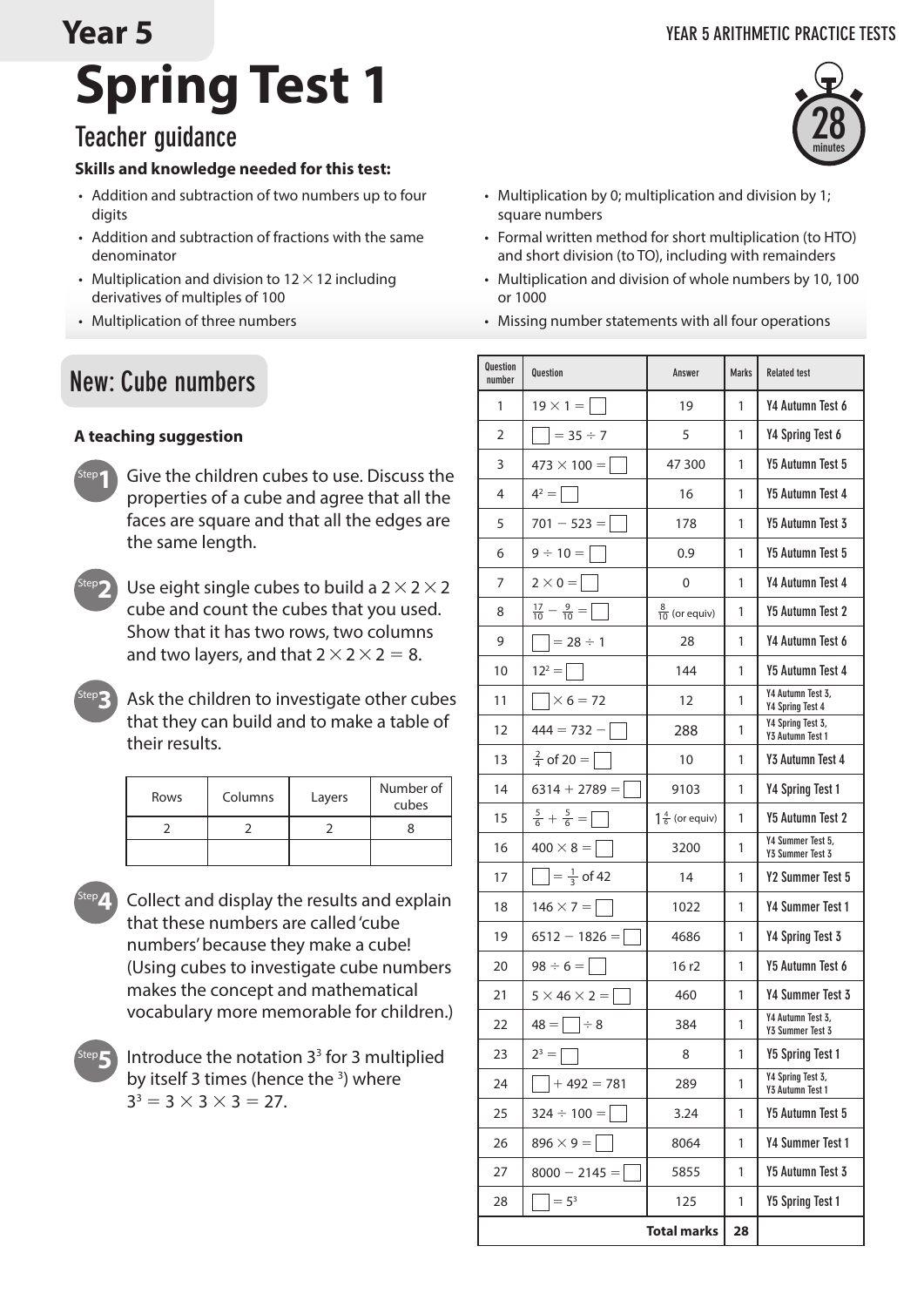# **Spring Test 1**